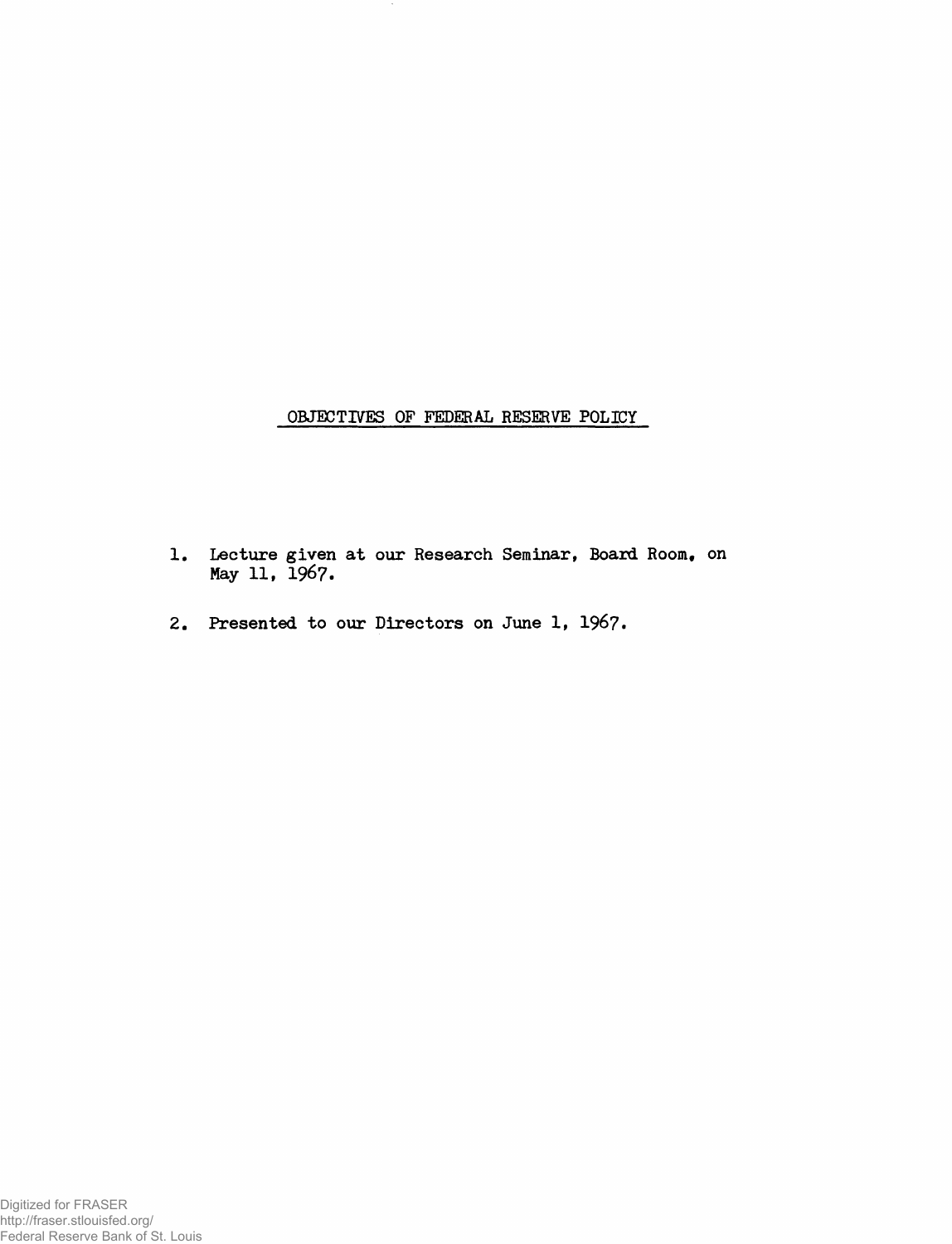**Material presented by President Bopp Research Seminar Federal Reserve Bank of Philadelphia Thursday, May 11, 1967**

## **OBJECTIVES AND RELATED PROGRAMS**

| Objective                                                   | Conditions<br>Calling for or permitting<br>an easing of credit                       | Conditions<br>Calling for or permitting<br>a tightening of credit |
|-------------------------------------------------------------|--------------------------------------------------------------------------------------|-------------------------------------------------------------------|
|                                                             | 1. Full employment Less than full employment.                                        | Jobs in excess of workers.                                        |
| 2. Stable price level Declining prices.                     |                                                                                      | Rising prices.                                                    |
| 3. Convertibility of the<br>$currency \ldots \ldots \ldots$ | High and/or rising primary<br>international reserves.                                | Low and/or declining primary<br>international reserves.           |
|                                                             | 4. Adequate growth When growth is inadequate.                                        | When growth is too rapid to<br>be sustained.                      |
|                                                             | 5. A fixed rate of interest When savings are inadequate. When savings are excessive. |                                                                   |
|                                                             | 6. Productive credit Increase in monetary volume<br>of output.                       | Decrease in monetary volume<br>of output.                         |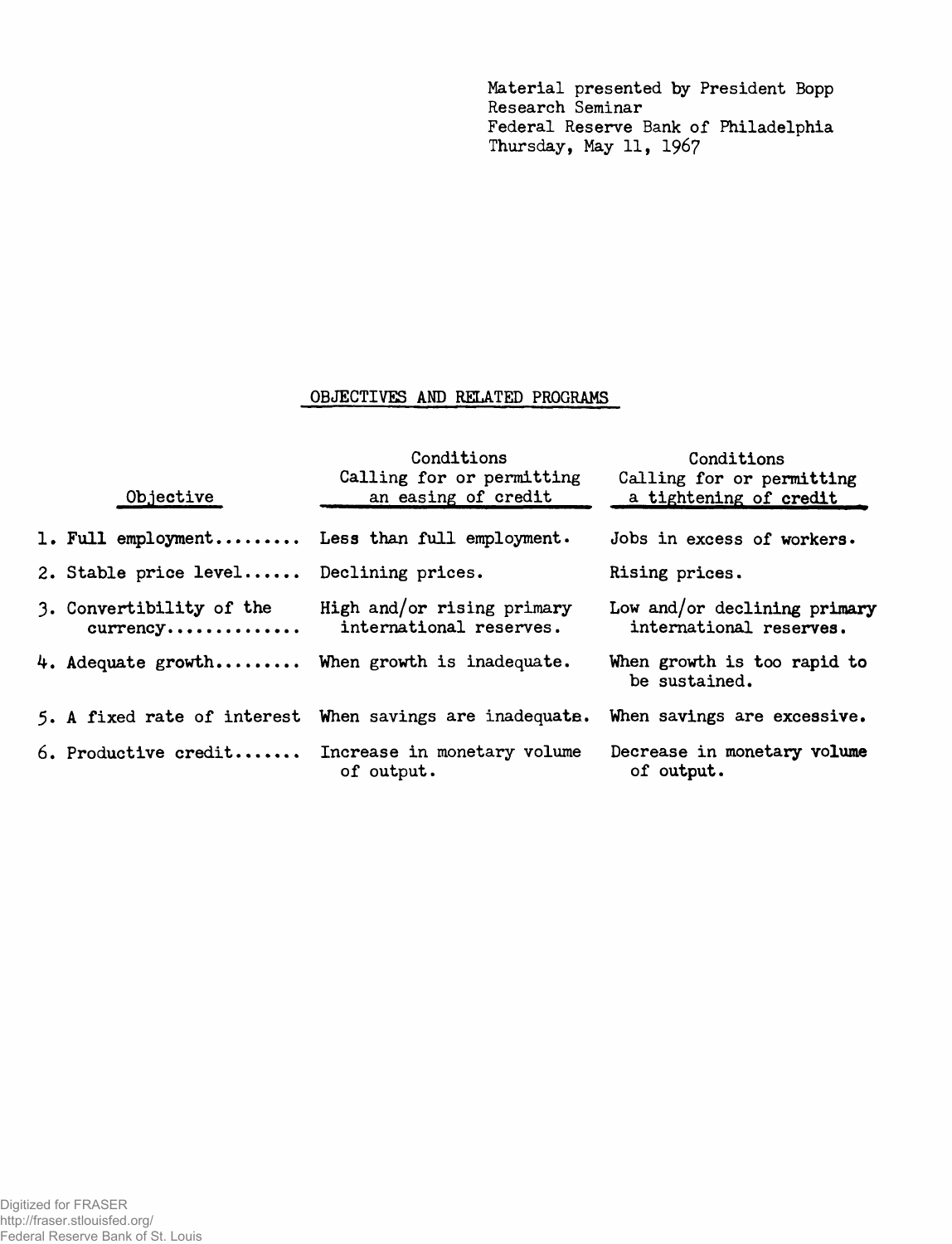**Material presented by President Bopp at the Stated Meeting of the Board of Directors of the Federal Reserve Bank of Philadelphia on Thursday, June 1, 1967»**

## **OBJECTIVES AND RELATED PROGRAMS**

| Objective                                                   | Conditions<br>Calling for or permitting<br>an easing of credit                             | Conditions<br>Calling for or permitting<br>a tightening of credit |
|-------------------------------------------------------------|--------------------------------------------------------------------------------------------|-------------------------------------------------------------------|
|                                                             | 1. Full employment Less than full employment.                                              | Jobs in excess of workers.                                        |
| 2. Stable price level Declining prices.                     |                                                                                            | Rising prices.                                                    |
| 3. Convertibility of the<br>$curreacy \ldots \ldots \ldots$ | High and/or rising primary<br>international reserves.                                      | Low and/or declining primary<br>international reserves.           |
|                                                             | 4. Adequate growth When growth is inadequate.                                              | When growth is too rapid to<br>be sustained.                      |
|                                                             | 5. A fixed rate of interest When savings are inadequate. When savings are excessive.       |                                                                   |
|                                                             | 6. Productive credit Increase in monetary volume Decrease in monetary volume<br>of output. | of output.                                                        |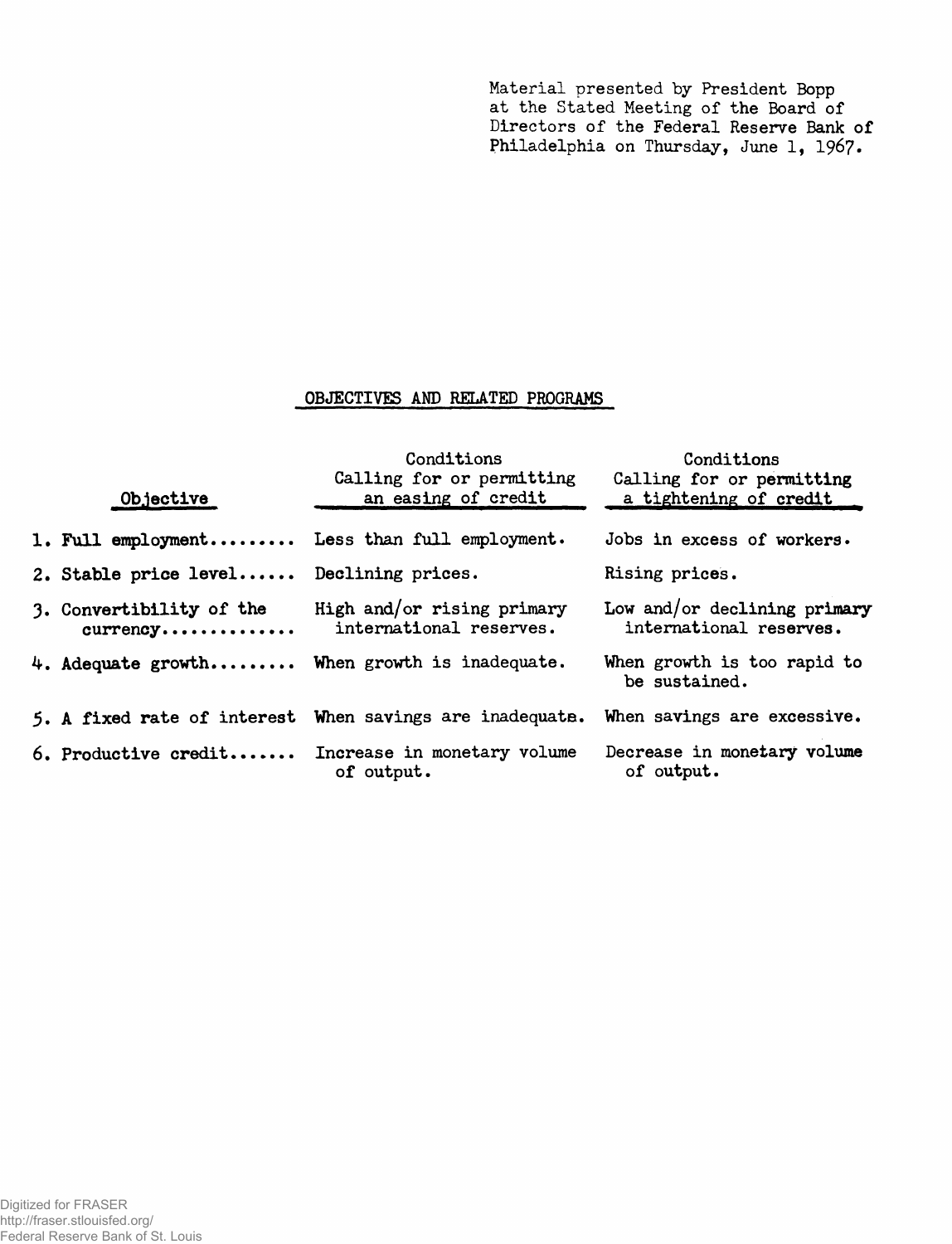

**CIVILIAN LABOR FORCE AND EMPLOYMENT**

Digitized for FRASER http://fraser.stlouisfed.org/ Federal Reserve Bank of St. Louis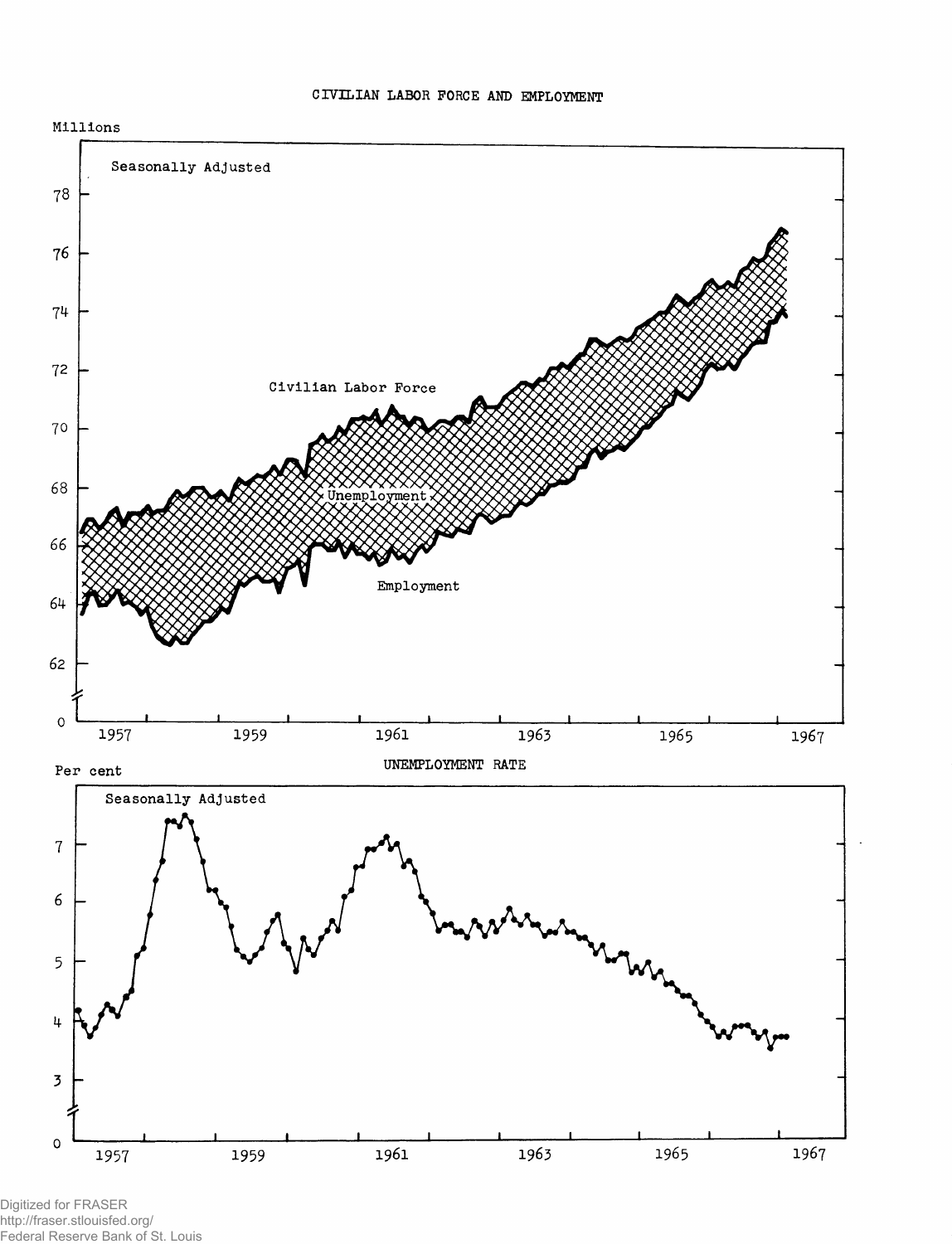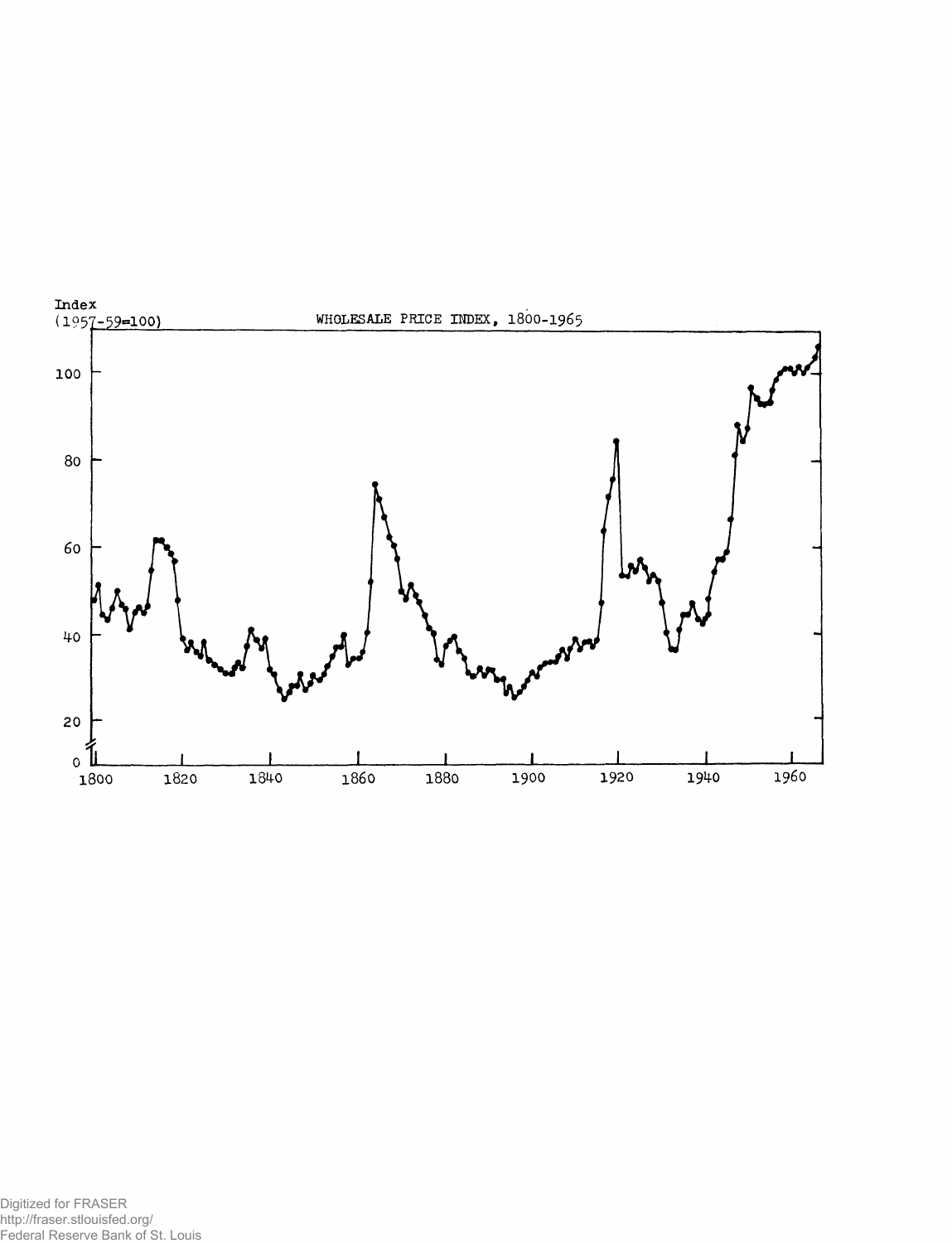

All Item

1961

 $\verb|Commodities|$ 

1963

1965

1967



1957

1959

105

100

95  $\circ$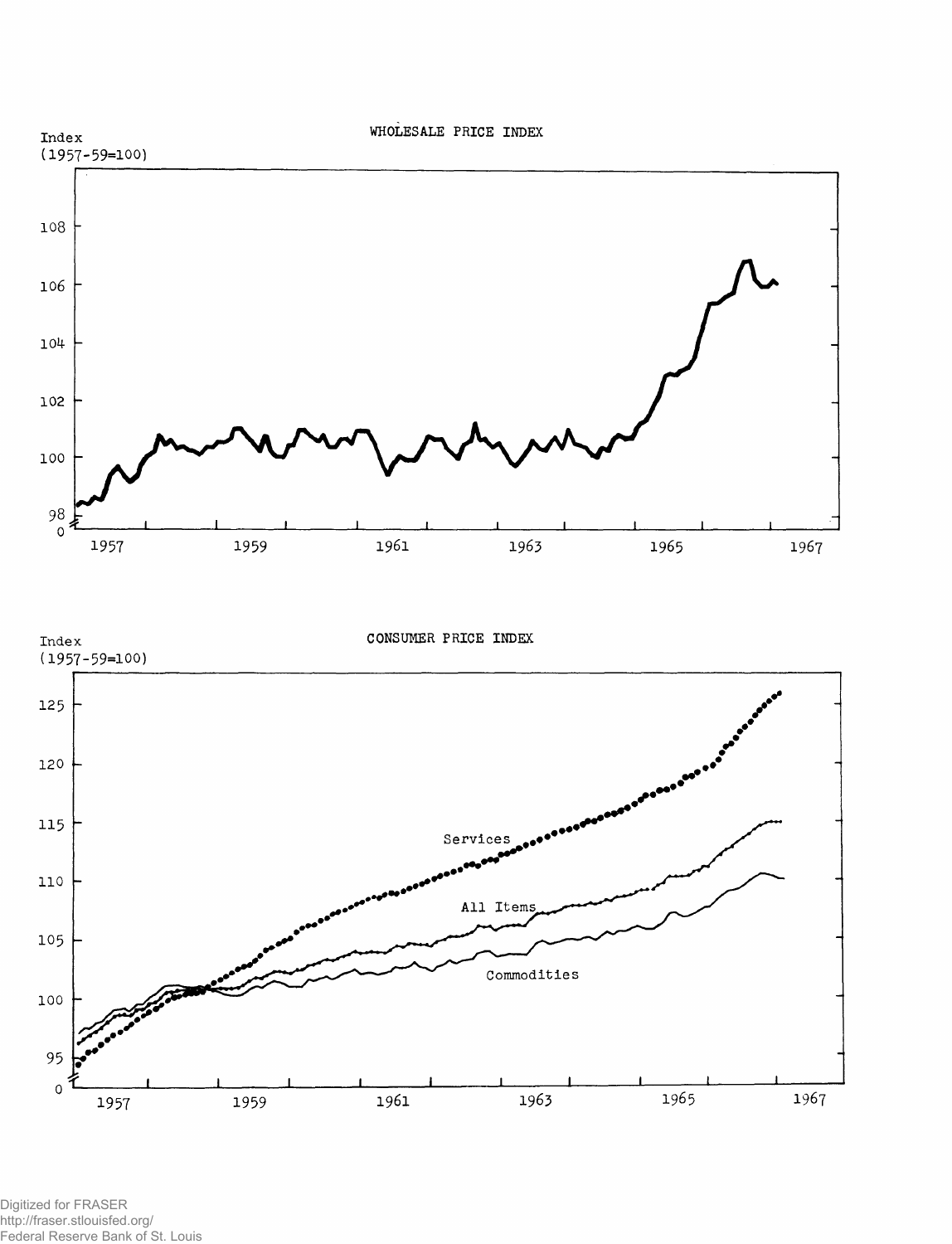

Digitized for FRASER http://fraser.stlouisfed.org/ Federal Reserve Bank of St. Louis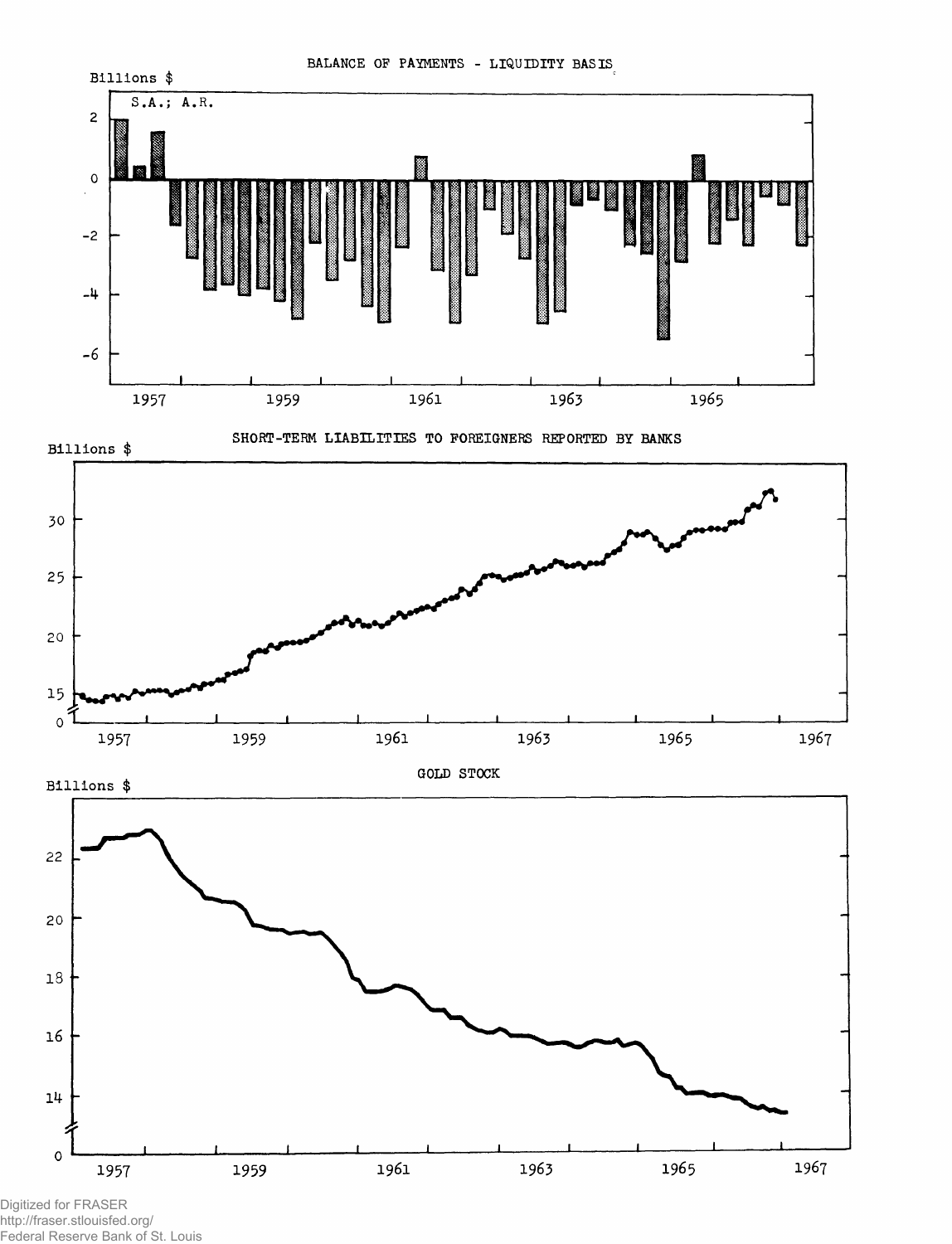

## **MANUFACTURING CAPACITY AND PRODUCTION**

**MANUFACTURING CAPACITY UTILIZATION**



Digitized for FRASER http://fraser.stlouisfed.org/ Federal Reserve Bank of St. Louis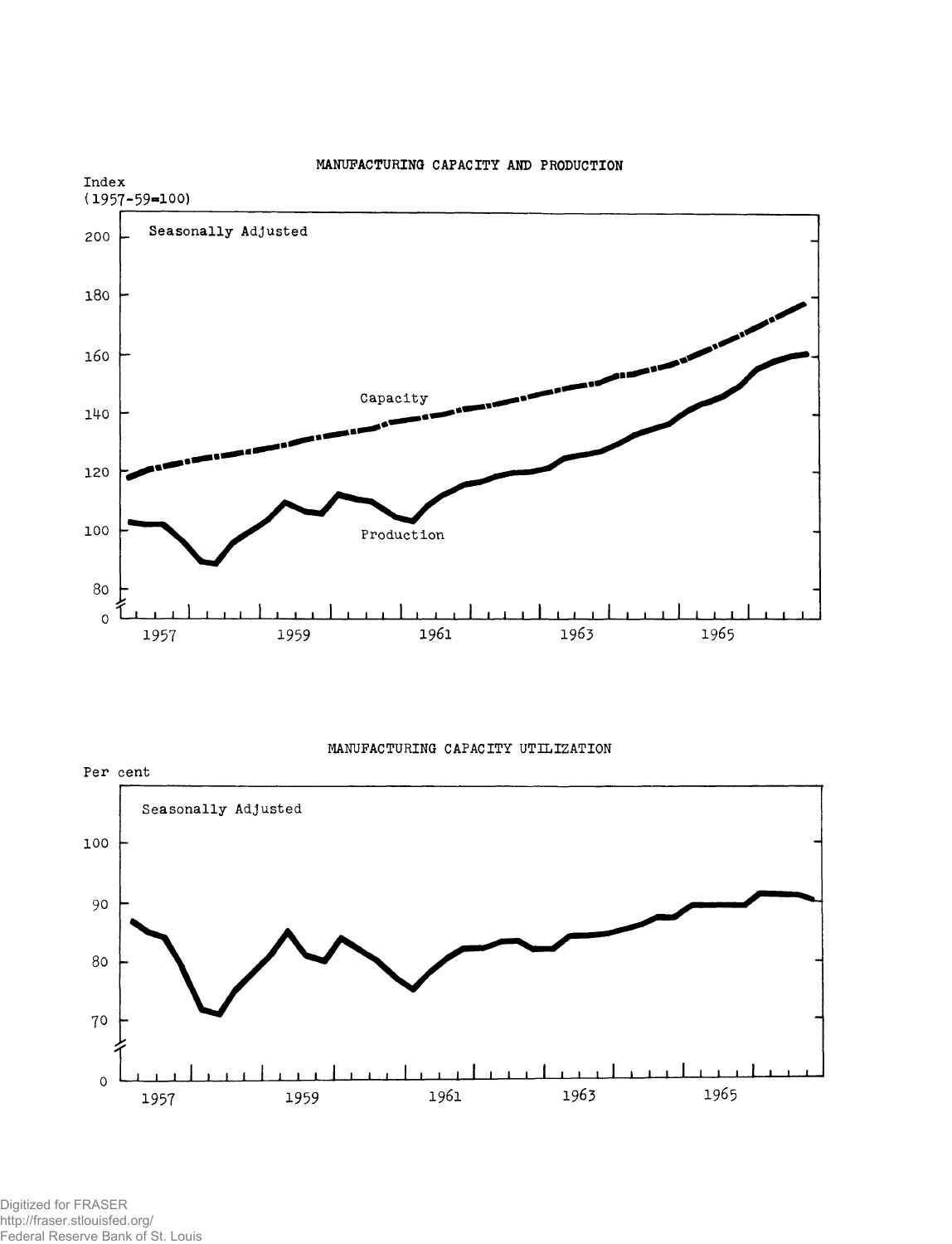**(Excerpts from remarks made by President Bopp at the meeting of the Board of Directors of the Federal Reserve Bank of Philadelphia on Thursday, June 1, 1967.)**

## **CONVERTIBILITY'**

**For the United States convertibility still means redemption of currency in gold at a fixed price. Since this objective, more than any other perhaps, arouses great emotions, it might be worth-while to see how England came to adopt the gold standard in the first place.**

Macaulay wrote: "In the autumn of 1695, it could hardly be said **that the country possessed, for practical purposes, any measure of value of commodities. It was a mere chance whether what was called a shilling, was really tenpence, sixpence, or a groat." For example, the exchequer found that coins which should have weighed** 220,000 **ounces actually weighed only** 11^,000 **ounces.**

**William and Mary appointed a committee to make recommendations for solving the problems. The membership was quite extraordinary: Sir Isaac Newton, Master of the Mint, John Locke, the great philosopher, and Lord Somers.**

**Sir Isaac recommended that the government call in the old coin at face value and issue new full weight coins. The ratio of silver to gold was established at 16 silver to 1 gold (shades of Bryan!). In major countries on** the Continent the ratio was 15<sup> $1$ </sup> to 1. Sir Thomas Gresham could have predicted **the results a century before! Relatively, England overvalued gold and the Continent overvalued silver. Gold was taken to England for exchange into silver, which was taken to the Continent for exchange into gold, which .... Newton later recognized his error and recommended that it be corrected, but** this latter advice was not followed<sup> $\frac{1}{2}$ </sup>.

**This is the story as told by George F. Warren and Frank A. Pearson in their PRICES, New York, 1933» P\* 159. 1/**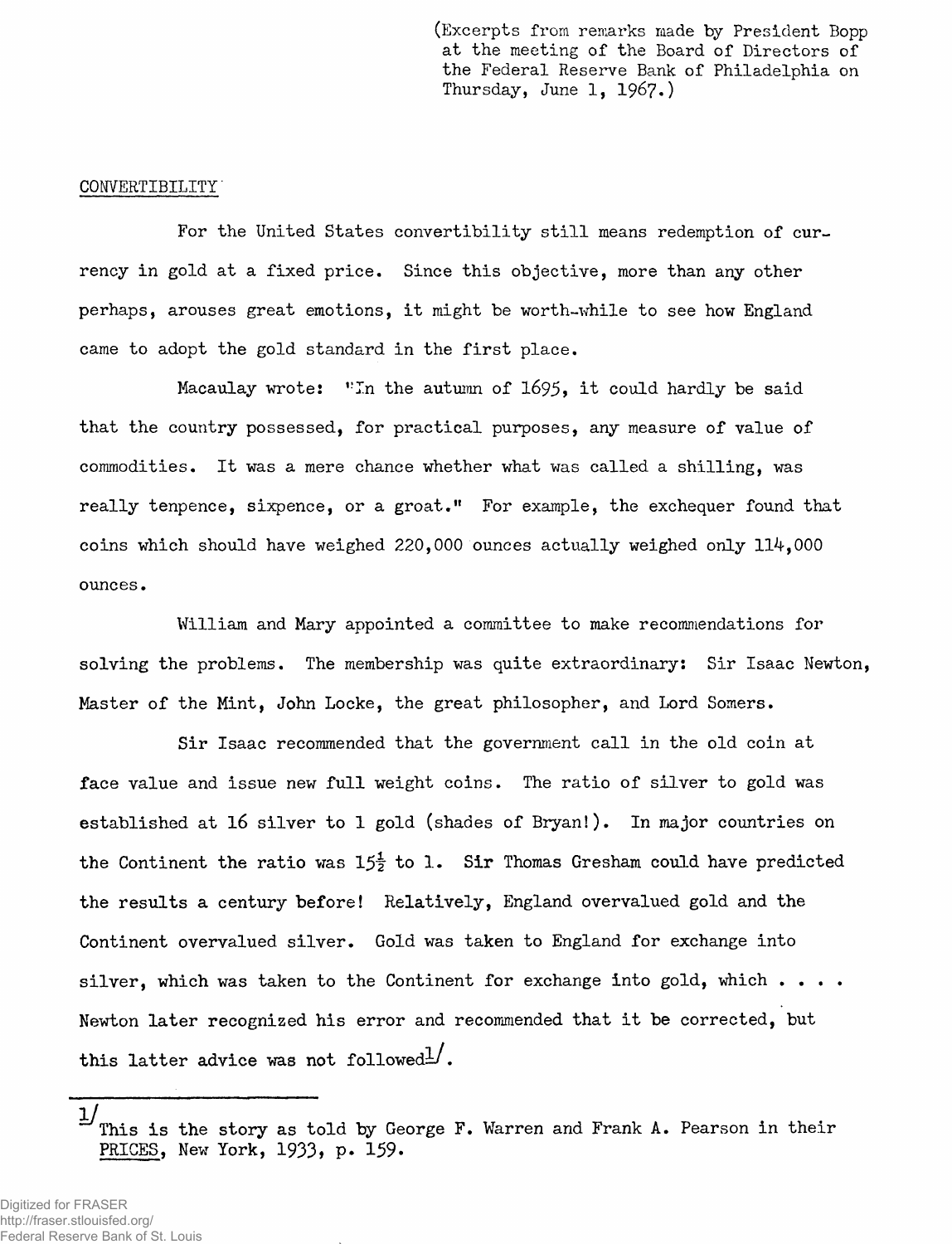**A century passes and England is once again involved in war with her old enemy, France; this time under Napoleon. She abandons redemption of the currency but decides to resume convertibility after the war. The mint, of course, had very little silver to coin and Lord Liverpool decided to close it to the free coinage of silver because England was "naturally a gold country" and that "gold was the natural currency of England." And, indeed, it was if one admits, as he should, that it is only "natural" for even a Sir Isaac to make a mistake and for this mistake to have "natural" consequences.**

**It is irrelevant but tempting to speculate what might have happened if Sir Isaac had made a mistake in the other direction, say by adopting a ratio of 15 to 1. England might well have become "naturally a silver country." With the role that sterling acquired on the basis of English leadership in industry and commerce throughout the world, who knows, the world might naturally have been on the silver standard.**

**These are irreverent conjectures. Still, the faithful have propagated some fictional natural history. One gains an impression that the gold standard existed for centuries without interruption. Yet it has not existed in modern** times for as long as a century, though England almost made it from 1822 to 1914.

**My own view is that England arrived on the gold standard because of a mistake by Sir Isaac Newton in 1696. The gold standard survived the nineteenth century only because of the miracles of new gold discoveries in the 18^0\* s and 1890's. Finally, when one sees the incredibly small amount of gold frequently held by the Bank of England, he is forced to conclude it was not a selfregulating system but was in fact maintained through management by the Bank of England. Thus, a mistake, miracles, and management describe the System more accurately than does a mystical natural providence.**

**Do not misunderstand me. I think that on balance an international**

 $-2-$